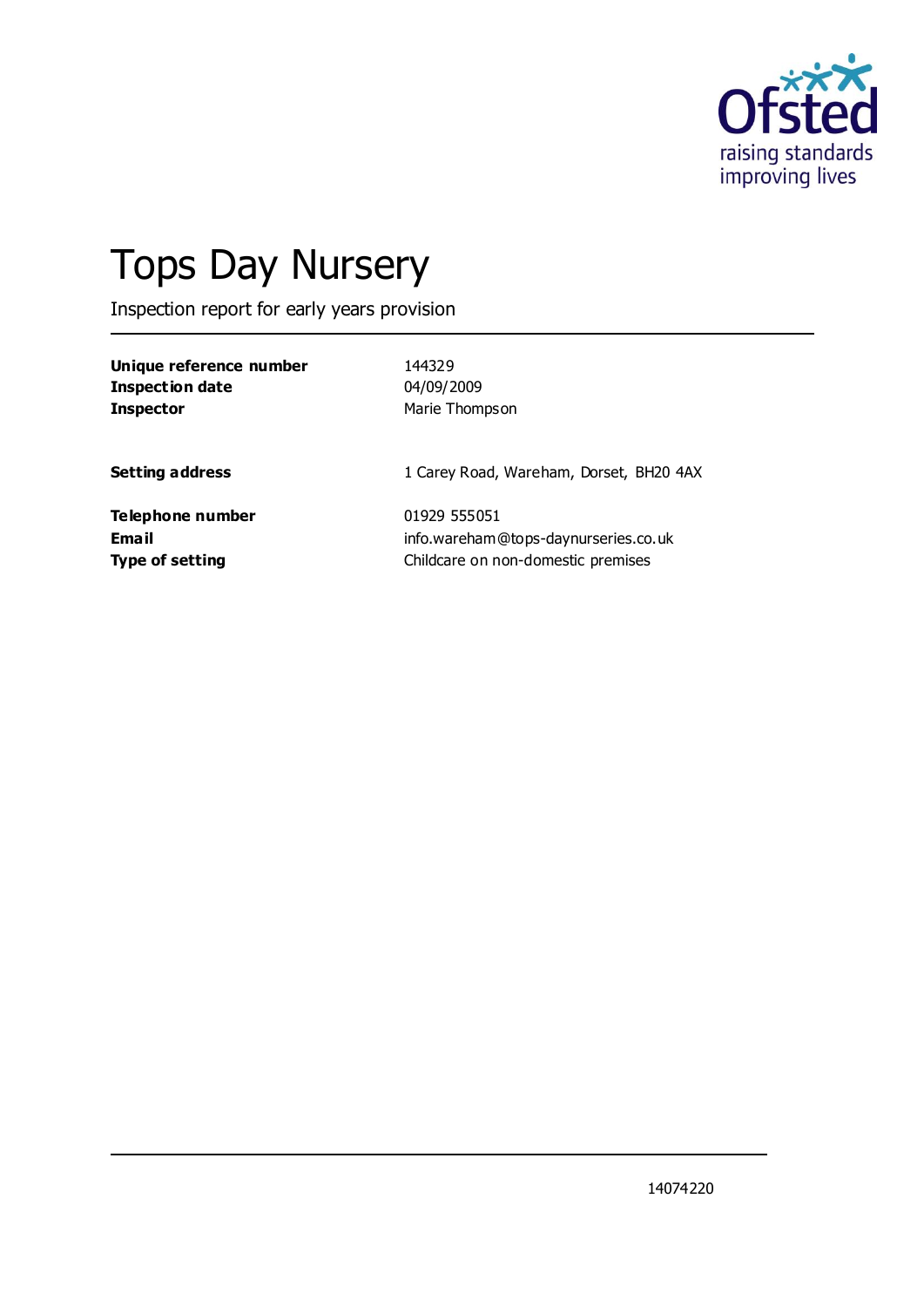The Office for Standards in Education, Children's Services and Skills (Ofsted) regulates and inspects to achieve excellence in the care of children and young people, and in education and skills for learners of all ages. It regulates and inspects childcare and children's social care, and inspects the Children and Family Court Advisory Support Service (Cafcass), schools, colleges, initial teacher training, work-based learning and skills training, adult and community learning, and education and training in prisons and other secure establishments. It rates council children's services, and inspects services for looked after children, safeguarding and child protection.

If you would like a copy of this document in a different format, such as large print or Braille, please telephone 08456 404040, or email enquiries@ofsted.gov.uk.

You may copy all or parts of this document for non-commercial educational purposes, as long as you give details of the source and date of publication and do not alter the information in any way.

Royal Exchange Buildings St Ann's Square Manchester M2 7LA

T: 08456 404040 Textphone: 0161 618 8524 E: enquiries@ofsted.gov.uk W: [www.ofsted.gov.uk](http://www.ofsted.gov.uk/)

© Crown copyright 2009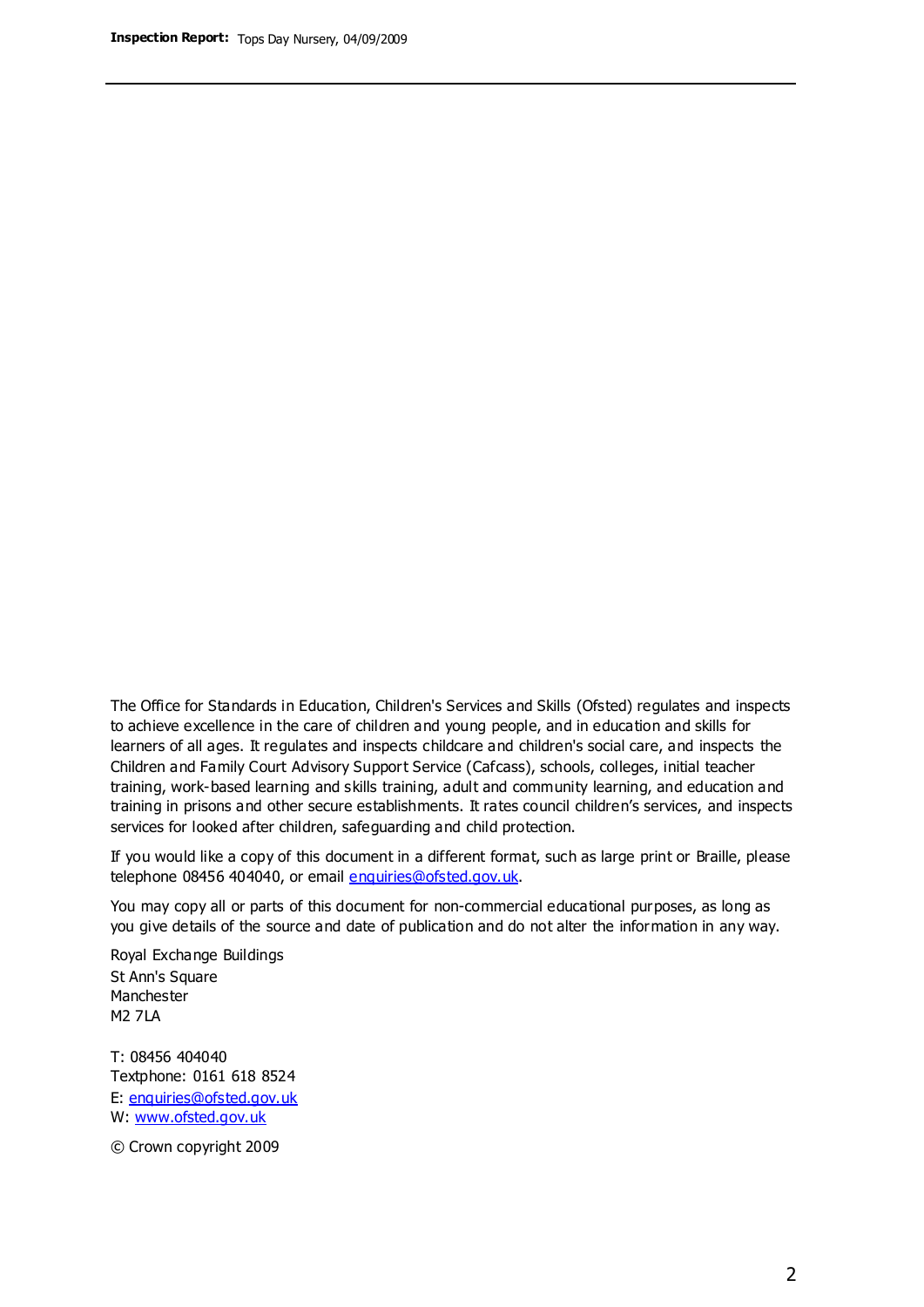## **Introduction**

This inspection was carried out by Ofsted under Sections 49 and 50 of the Childcare Act 2006 on the quality and standards of the registered early years provision. 'Early years provision' refers to provision regulated by Ofsted for children from birth to 31 August following their fifth birthday (the early years age group). The registered person must ensure that this provision complies with the statutory framework for children's learning, development and welfare, known as the *Early* Years Foundation Stage.

The provider must provide a copy of this report to all parents with children at the setting where reasonably practicable. The provider must provide a copy of the report to any other person who asks for one, but may charge a fee for this service (The Childcare (Inspection) Regulations 2008 regulations 9 and 10).

The setting also makes provision for children older than the early years age group which is registered on the voluntary and/or compulsory part(s) of the Childcare Register. This report does not include an evaluation of that provision, but a comment about compliance with the requirements of the Childcare Register is included in Annex B.

Please see our website for more information about each childcare provider. We publish inspection reports, conditions of registration and details of complaints we receive where we or the provider take action to meet the requirements of registration.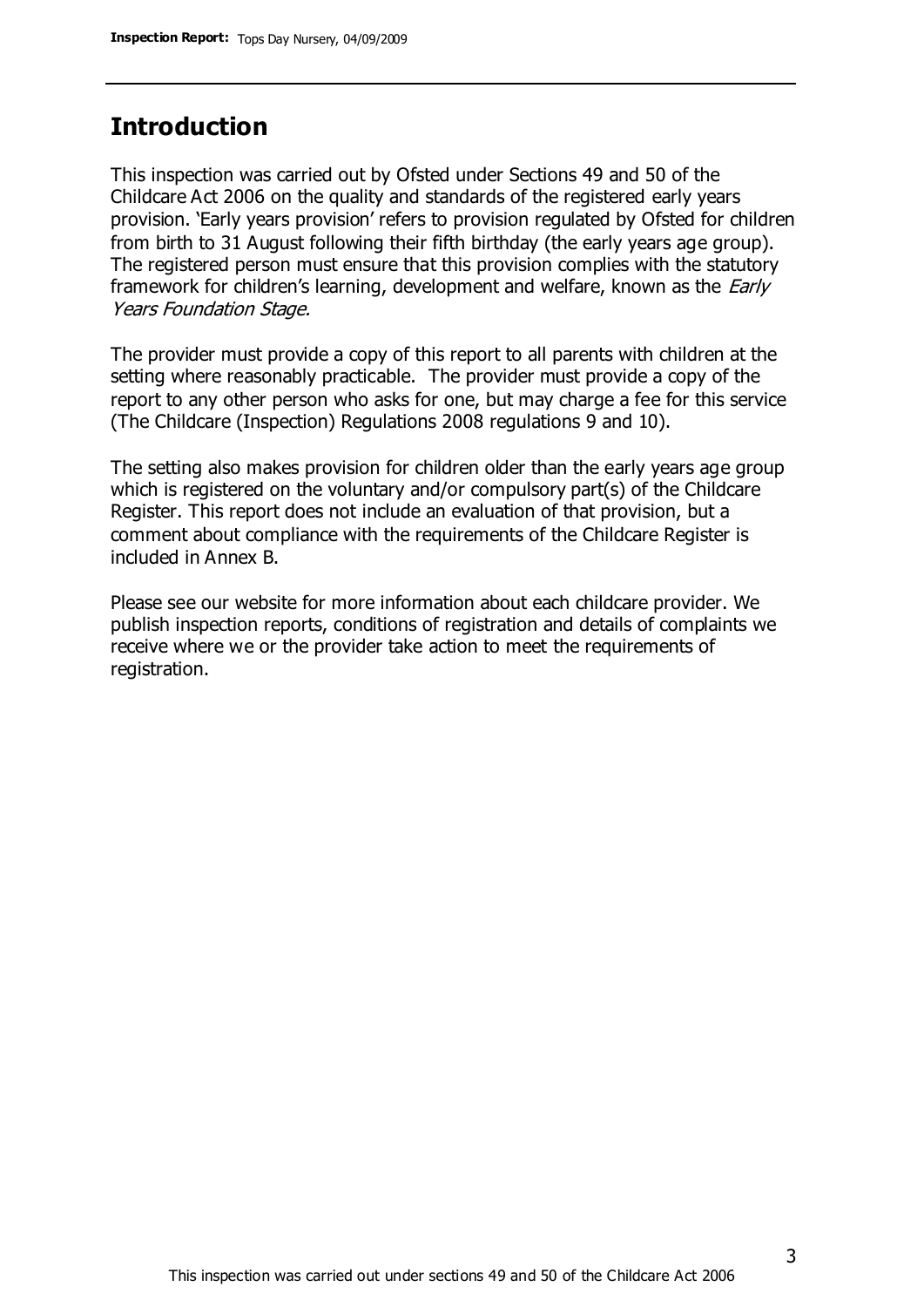# **Description of the setting**

Tops Day Nursery in Wareham, Dorset is one of a chain of ten nurseries, under private ownership. It opened in 2000 and operates from a converted residential property. Separate areas are used for children of different ages, with some communal areas in use, including a sensory room and outdoor play area. Children attend from the local area.

The nursery is registered on the Early Years Register to care for 47 children in the early years age group at any one time and is currently caring for 55 children who attend on both a full-time and part-time basis. It is also registered on the compulsory and voluntary parts of the Childcare Register to care for older children but currently has no children on roll. The nursery is open each weekday from 07.00 until 18.30 for 51 weeks of the year. All children share access to a secure, enclosed outdoor play area. The nursery supports children with special educational needs, and those for whom English is an additional language.

The nursery employs nine staff, including a manager, who work directly with the children. Eight staff have an early years qualification to level 2 or 3. Additional members of staff are employed to support with domestic duties. The setting receives support and advice from the local authority.

## **The overall effectiveness of the early years provision**

Overall the quality of the provision is outstanding.

Children's uniqueness and individuality underpins this setting. Children are made to feel extremely welcome by a highly dedicated, inspirational team; consequently, children are extremely motivated learners and make excellent progress within the Early Years Foundation Stage (EYFS). High quality, well-organised documentation helps to ensure the efficient, smooth running of this setting. The partnership with parents and others is exceptional and ensures that all adults work together to support and meet children's individual needs. Future plans are ambitious, focussed and innovative to ensure all children experience high quality car e and education. This approach leads to continuous improvement in the outcomes for children.

## **What steps need to be taken to improve provision further?**

To further improve the high quality early years provision the registered person should consider:

continuing to develop opportunities outdoors for differing ages of children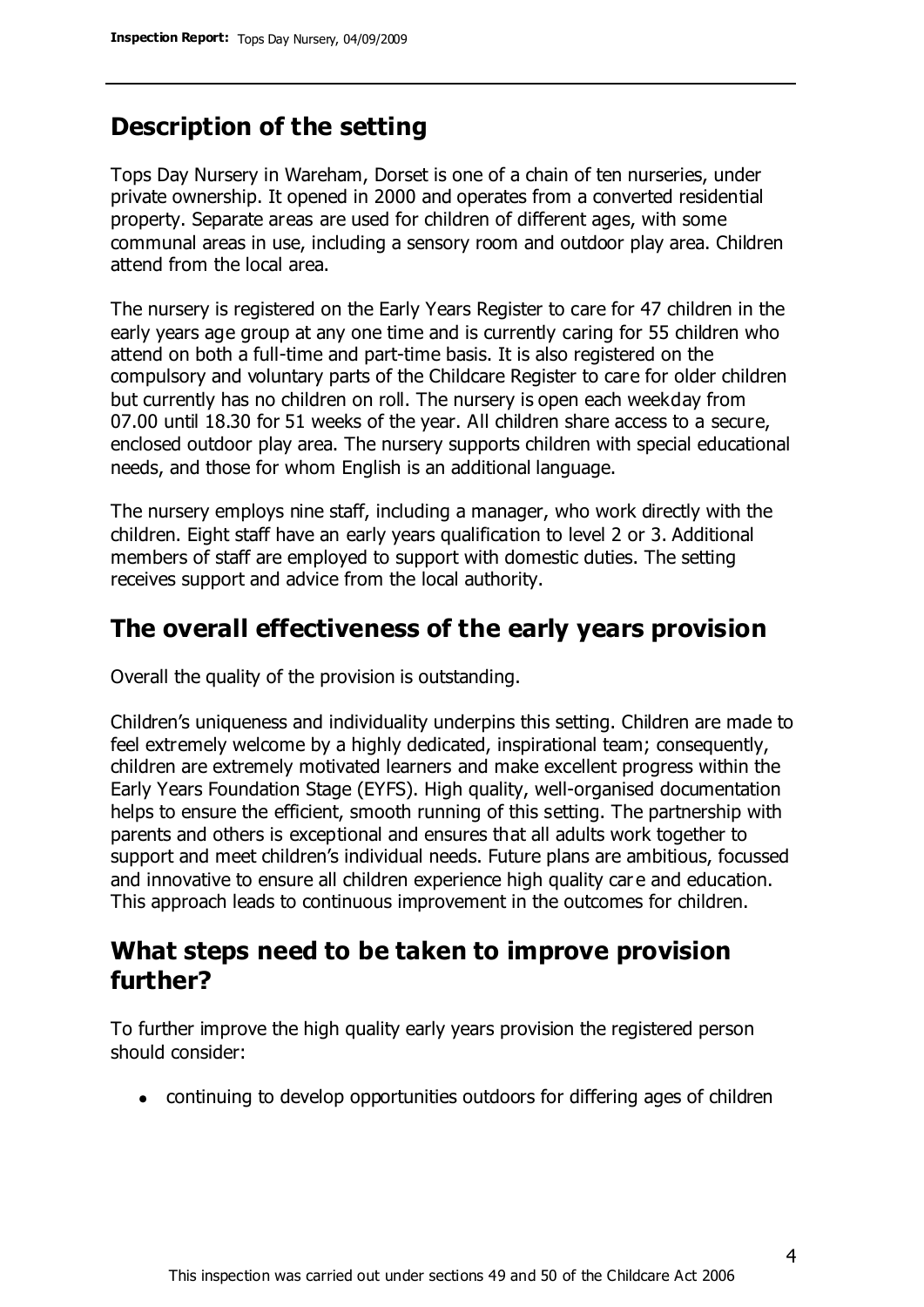# **The effectiveness of leadership and management of the early years provision**

The nursery manager provides strong leadership to the staff team, who are well motivated and enthusiastic and work together closely to provide a welcoming, attractive environment where children's welfare, learning and development needs are effectively met. Excellent, detailed documentation and procedures are in place which meet all the EYFS regulation requirements. Secure recruitment and induction procedures ensure adults are knowledgeable and suitable to work with children. Regular staff meetings, planning meetings and discussions allow staff the opportunity to contribute ideas that support the smooth and efficient running of the nursery. Staff appraisals ensure ongoing suitability of all adults and help identify training needs. Staff can enrol on courses that lead to higher qualifications as well as courses on specific topics. Self-evaluation procedures encompass all practitioners' reflections and appraisal of the setting's strengths and areas for improvement. These systems have recently been expanded to include the views of all services users, including children and parents, in order to deliver and maintain a high quality service.

Children have access to an extensive range of good quality resources that offer exciting learning experiences for every child. Interaction is excellent and staff spend their time focussed on children's enjoyment and achievement. Staff use observations and assessments to identify achievements and the children's next steps in learning. They use this information to plan activities that cater for individuals. The use of open-ended questions and staff's ability to model thinking ensures all children make excellent progress and develop a positive attitude to learning. Children's emotional safety and well-being are protected because staff implement the Rainbow project taken from guidance from the national department for children, schools and families and adapted by local boroughs.

The resources reflect images of all people in our society and the majority are easy to access. This ensures children develop a positive attitude to diversity. The nursery have good links with DEED (Promoting global education in Dorset), and frequently borrow resources from them to support the learning within nursery. Children learn to respect others, within the nursery and in the wider world, through interesting topics and activities. Staff are excellent role models and, as a result, children are extremely polite and beautifully behaved.

All practitioners are committed to forging meaningful relationships with parents/carers and professionals. Practitioners develop imaginative ways of sharing information with parents/carers, such as photographic interpretations of the EYFS outcomes. Newsletters are emailed to those parents who have email facilities and communication with parents is extended through letters, on the telephone or in person. Parental involvement in the nursery is exceptional. The parent committee work together with the staff to organise fundraising and social events such as the car wash and a float for the carnival. Parents' views are valued enormously and they are encouraged to nominate staff members for the in house 'Above and Beyond the Call of duty' award which staff gain for particular good deeds that they perform. Parents' information in the foyer is exceptional and their comments are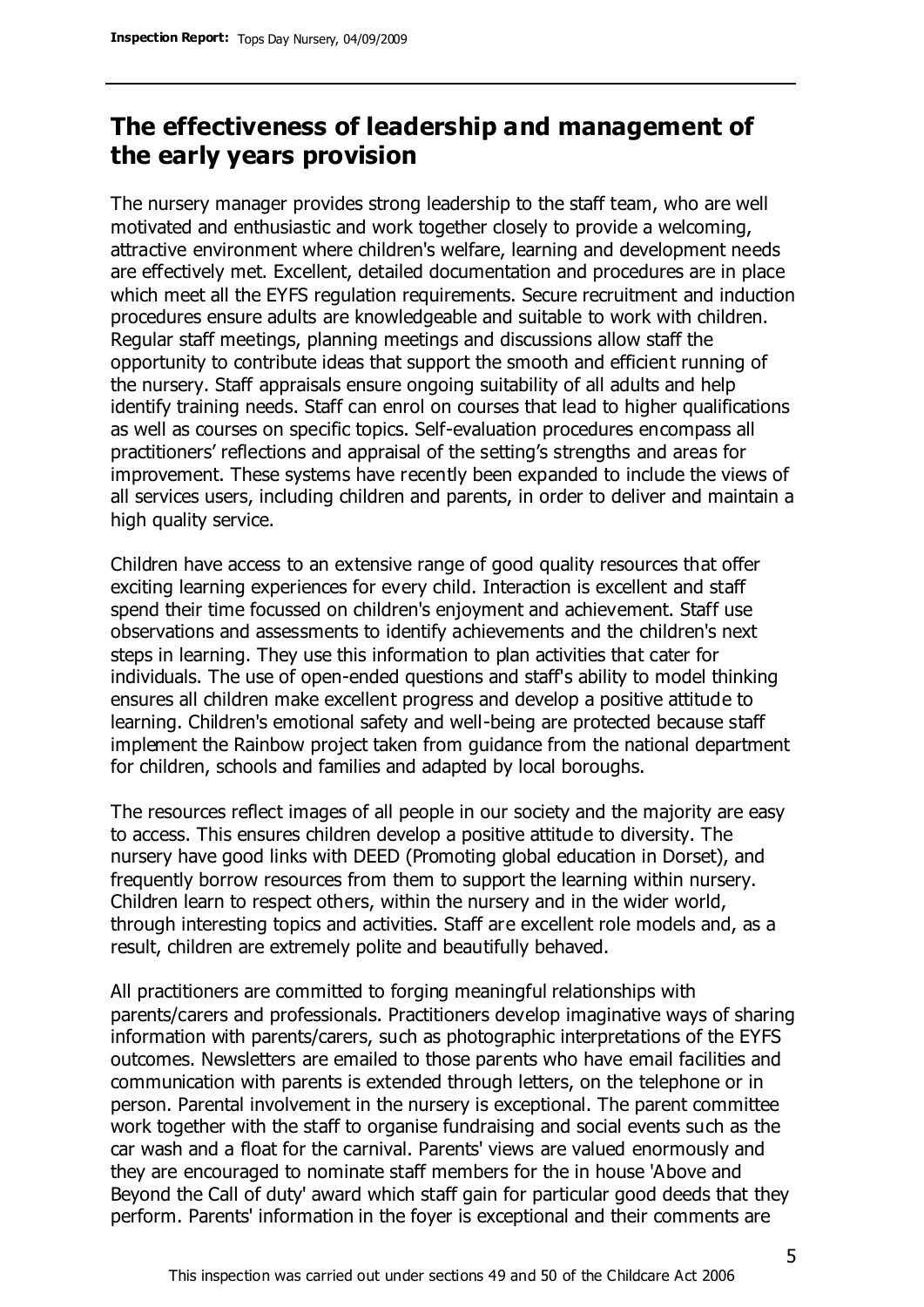welcomed at the parents' evenings, through the questionnaires and comments box. In addition, verbal feedback is used as well as written information in the form of a daily sheet.

Staff have an excellent understanding of their responsibility in safeguarding children. They know and follow the procedures if they have any concerns about a child in their care. Staff are committed to training and development to ensure that the children's needs are met at all times through a comprehensive bank of staff knowledge. These measures, coupled with practitioner's vigilance, ensure the children are safe at all times. Staff carry out regular risk assessments throughout the year, ensuring all areas, equipment and resources are safe. The manager is inspirational and enthusiastic about the nursery. She has tremendous passion and vision for the future development of the nursery, which results in a happy team, who work effectively together where children feel safe and secure in their environment and make outstanding progress towards the early learning goals.

# **The quality and standards of the early years provision and outcomes for children**

Children excel in the excellent care of the sensitive adults who clearly enjoy their relationships with children and their families. Children play in a stimulating environment where they are very happy and there is a happy buzz of activity throughout the nursery. Children's artwork is beautifully displayed around the nursery, showing how much they value individual achievement. Colourful posters and photographs make all areas of the nursery welcoming. They have access to an extensive range of good quality resources that offer exciting learning experiences for every child.

All the children have daily opportunities to be in the outside environment and free access has recently been introduced within the older rooms downstairs. The fixed climbing frame is challenging for all ages, teaching them what they can achieve, and safely exploring risks. Children chose to play on their own or with others at different times during the day. The staff are currently developing the outside play area to offer a range of interesting and stimulating activities for all ages. They have planted seeds to grow flowers and herbs, preparing the soil, sowing the seeds and observing them grow. In addition, the children have grown lettuces, mange tout, courgettes, runner beans and tomatoes. Children have had visits from local police and nurse and they have visited the local fire station where they were able to look around and go in the engine. Children frequently do cooking as part of the weekly activity and go to the supermarket to buy ingredients. They have enjoyed trips to Poole Park and Swanage as well as walks in the local community. Children enjoy a friendly atmosphere and have great fun taking part in the Christmas play, book weeks and learning about different countries such as Australia day.

All children have excellent opportunities to be creative. For example, babies enjoy hand painting and shaving foam play, relishing the sensation of the foam between their fingers. The staff have designed super sensory play areas for the children which have coloured lights, woven textured fabrics and stimulating treasure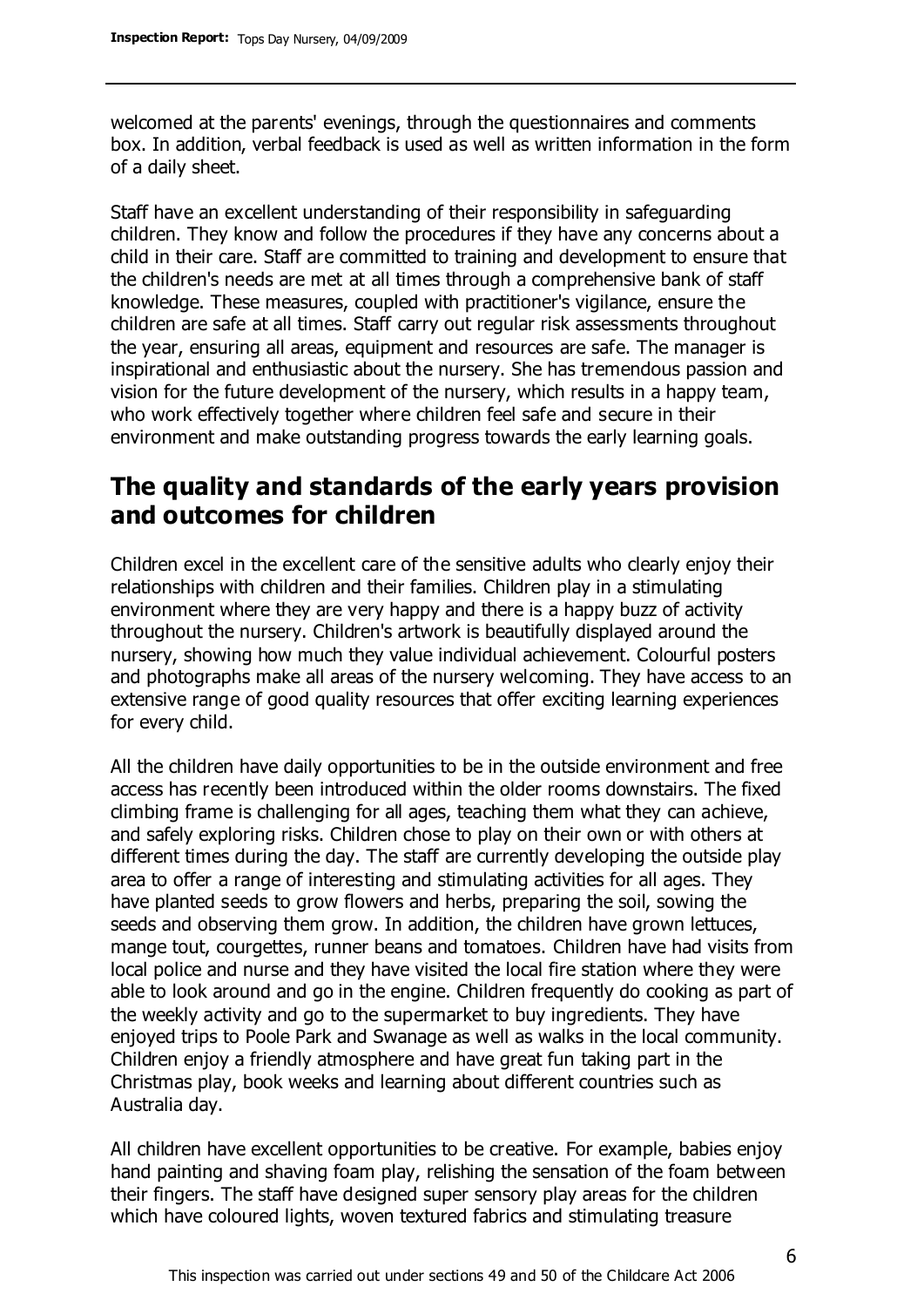baskets. Children use the local park and went to its re-launch where they met the Mayor who was opening the event. They use the local school's swimming pool and have good links with the teachers and staff of the school.

The children have the opportunity to discuss their learning through group activities and everyday play. The children within the nursery are aware that all children are individual and that some children need visual aids to help their learning, hence the staff have provided a visual timeline. Children feel safe because the staff offer lots of cuddles, praise and reassurance throughout the day. Children enjoy a fabulous menu of healthy, balanced meals and they are encouraged to serve their own meals each day. Snack and meal times are social occasions which the children obviously enjoy.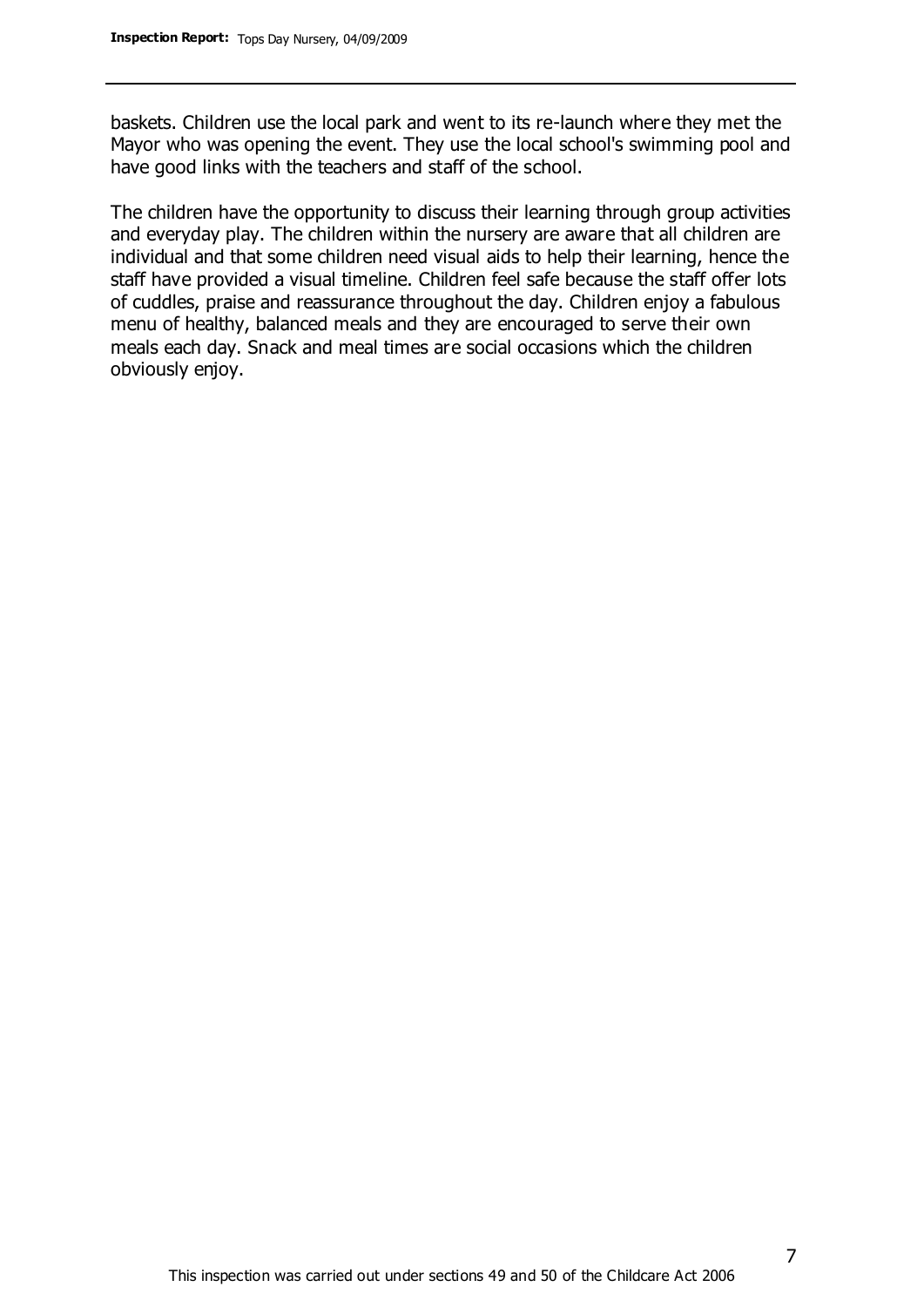# **Annex A: record of inspection judgements**

#### **The key inspection judgements and what they mean**

Grade 1 is Outstanding: this aspect of the provision is of exceptionally high quality Grade 2 is Good: this aspect of the provision is strong Grade 3 is Satisfactory: this aspect of the provision is sound Grade 4 is Inadequate: this aspect of the provision is not good enough

### **The overall effectiveness of the early years provision**

| How well does the setting meet the needs of the<br>children in the Early Years Foundation Stage? |  |
|--------------------------------------------------------------------------------------------------|--|
| The capacity of the provision to maintain continuous                                             |  |
| improvement                                                                                      |  |

### **The effectiveness of leadership and management of the early years provision**

| How effectively is the Early Years Foundation Stage led                                         |  |
|-------------------------------------------------------------------------------------------------|--|
| and managed?                                                                                    |  |
| The effectiveness of leadership and management in embedding<br>ambition and driving improvement |  |
|                                                                                                 |  |
| The effectiveness with which the setting deploys resources                                      |  |
| The effectiveness with which the setting promotes equality and                                  |  |
| diversity                                                                                       |  |
| The effectiveness of safeguarding                                                               |  |
| The effectiveness of the setting's self-evaluation, including the                               |  |
| steps taken to promote improvement                                                              |  |
| The effectiveness of partnerships                                                               |  |
| The effectiveness of the setting's engagement with parents and                                  |  |
| carers                                                                                          |  |

## **The quality of the provision in the Early Years Foundation Stage**

The quality of the provision in the Early Years Foundation Stage | 1

## **Outcomes for children in the Early Years Foundation Stage**

| <b>Outcomes for children in the Early Years Foundation</b>    |  |
|---------------------------------------------------------------|--|
| <b>Stage</b>                                                  |  |
| The extent to which children achieve and enjoy their learning |  |
| The extent to which children feel safe                        |  |
| The extent to which children adopt healthy lifestyles         |  |
| The extent to which children make a positive contribution     |  |
| The extent to which children develop skills for the future    |  |
|                                                               |  |

Any complaints about the inspection or report should be made following the procedures set out in the guidance available from Ofsted's website: www.ofsted.gov.uk